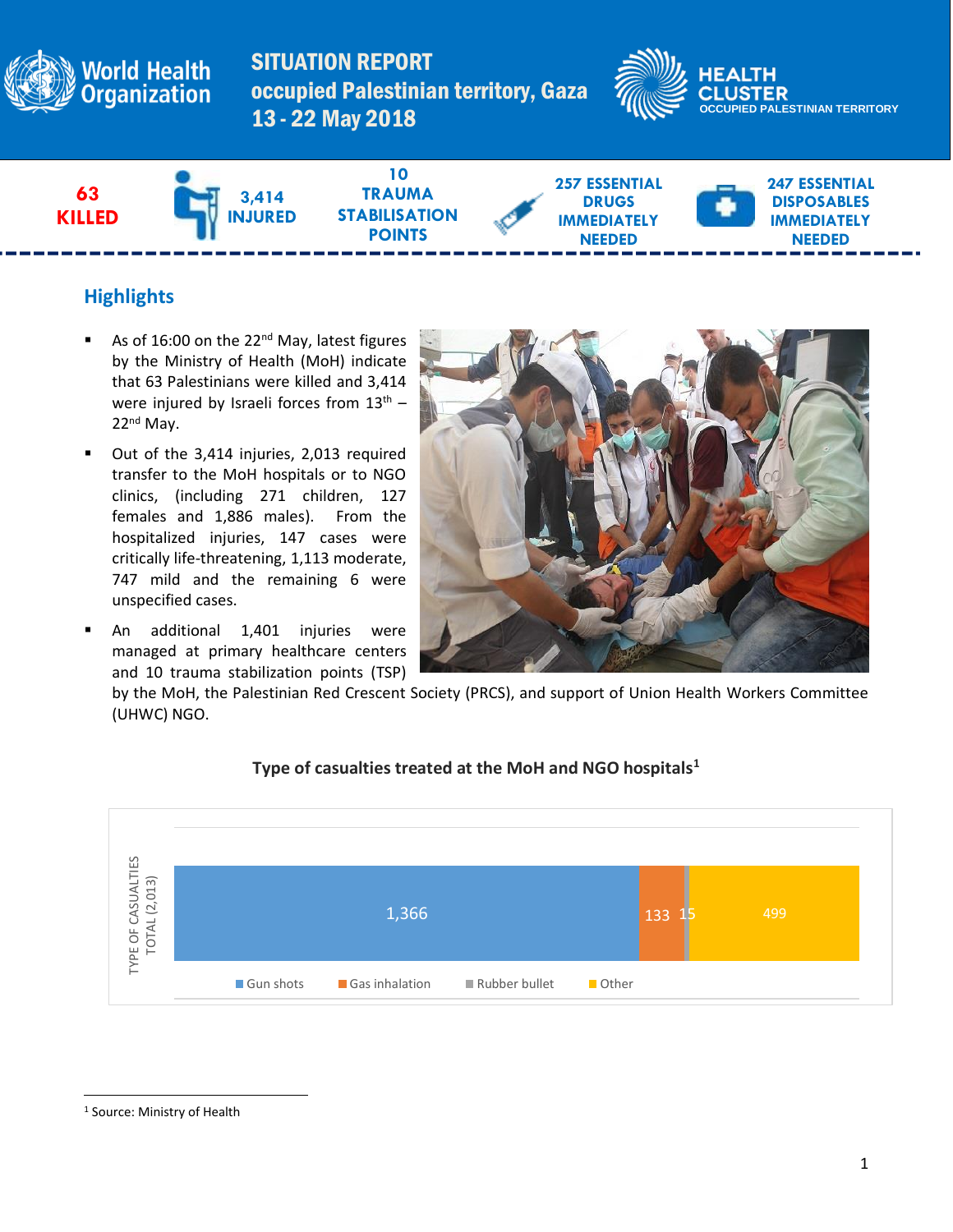## **Casualties disaggregated by injury, gender and age at MoH and NGO hospitals (cases: 2,013) 2**

| <b>Total</b> | By gender |        | By affected body part |                     |                |                |                      |                       |           | By age   |               |
|--------------|-----------|--------|-----------------------|---------------------|----------------|----------------|----------------------|-----------------------|-----------|----------|---------------|
|              | Male      | Female | Multi-<br>injuries    | Head<br>and<br>neck | Upper<br>limbs | Lower<br>limbs | Chest<br>and<br>back | Abdomen<br>and pelvis | Other $3$ | Children | <b>Adults</b> |
| 2,013        | 1886      | 127    | 30                    | 140                 | 215            | 1293           | 90                   | 82                    | 163       | 271      | 1,742         |

## **Accumulative caseload**

- As of 16:00 on the  $22^{nd}$  May, 117 people have been killed since the start of the demonstrations. 112 have been reported by the MoH and an additional 5 whom their bodies have been held by the Israeli Authorities reported by OCHA.
- The figure of people injured amidst ongoing demonstrations stands at 13,190 (1,136 children). From this total, 3,630 are live ammunition gunshot injuries, out of which 332 are critical life threatening injuries. In addition, 5 upper limb amputations and 27 lower limb amputations were done.



The steep increase in the number of injured people treated both in hospitals and at TSPs in the period between May 13 and 19 was predictable. This over-demand has clear implications in the exhaustion of medical drug items, disposables and the response capacity of medical personnel in the field– See graph above.

 $\overline{a}$ 

<sup>2</sup> Source: Ministry of Health

<sup>3</sup> Other refers to the fact that the hospital records did not state the area of injury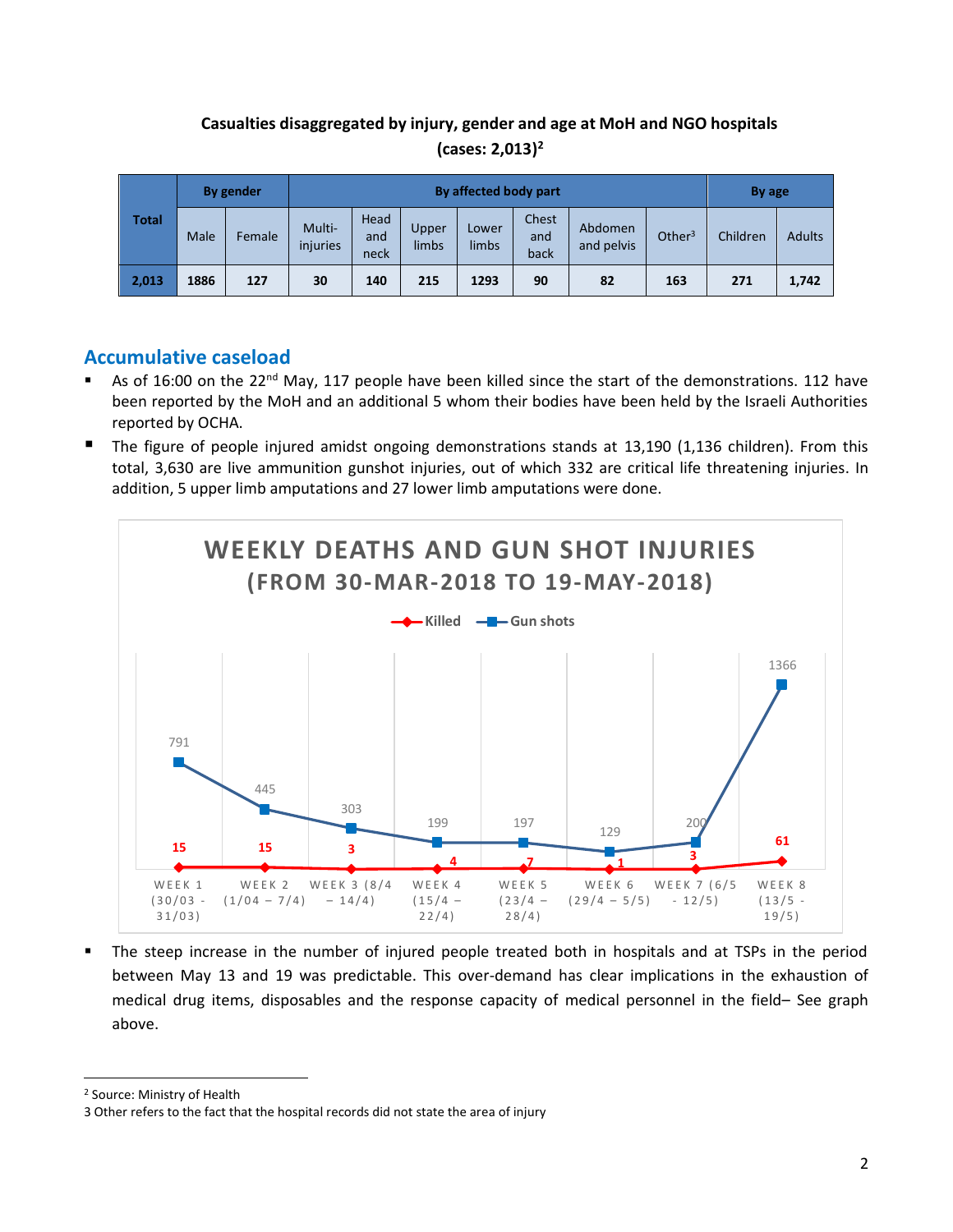## **Health attacks**

According to the Ministry of Health (MoH), Palestinian Red Crescent Society (PRCS) and Palestinian Medical Relief Society (PMRS), from 13th to 21st May:

- 1 health worker was killed following a bullet wound
- 24 other health workers were injured (8 sustained bullet injuries, 6 were hit by shrapnel, 1 was hit directly by a tear gas canister and 9 suffered from tear gas inhalation)
- 12 ambulances (3 governmental, 8 PRCS and 1 PMRS) were damaged.

### **Access through Erez**

- 47 patients injured in the demonstrations since 30<sup>th</sup> March applied to exit Gaza through Erez Crossing for health care, as of 20<sup>th</sup> May 2018. A total of 20 applications were approved (acceptance rate of 42.5%, which is significantly lower than the overall rate of 60% for the first quarter of 2018), 21 were denied (denial rate of 45%, which is significantly higher than the overall denial rate of 8% for the first quarter of 2018) and 6 patient's application is still pending. All applications were for male patients except for one female. Five applications were for children, of whom two were denied access and three granted access to health care outside Gaza. 11 patients referred out of Gaza had amputations and 2 patients had died: one at Tel Hashomer Hospital in Israel after receiving approval to travel for health care and the other at the European Gaza Hospital in the south of the Gaza Strip after being denied a permit to travel to access health care outside Gaza.
- A further 7 patients were referred to Jordan and another 14 patients were referred to Egypt but only 5 succeeded to cross the terminal and 9 were returned.

#### **Emergency Response**

- The Palestinian Red Crescent Society (PRCS) provided first aid to 8 tear gas inhalation cases in the field and transferred 1,511 cases to hospitals, including 27 dead bodies and 827 live bullet injuries.
- Doctors Worldwide Turkey (DWWT) continues to respond to the post-operative rehabilitation needs, through their outreach teams, by the provision of drugs, assistive devices, nursing, physiotherapy and psychological support services. Since March 30<sup>th</sup>, a total of 232 casualties have been treated.

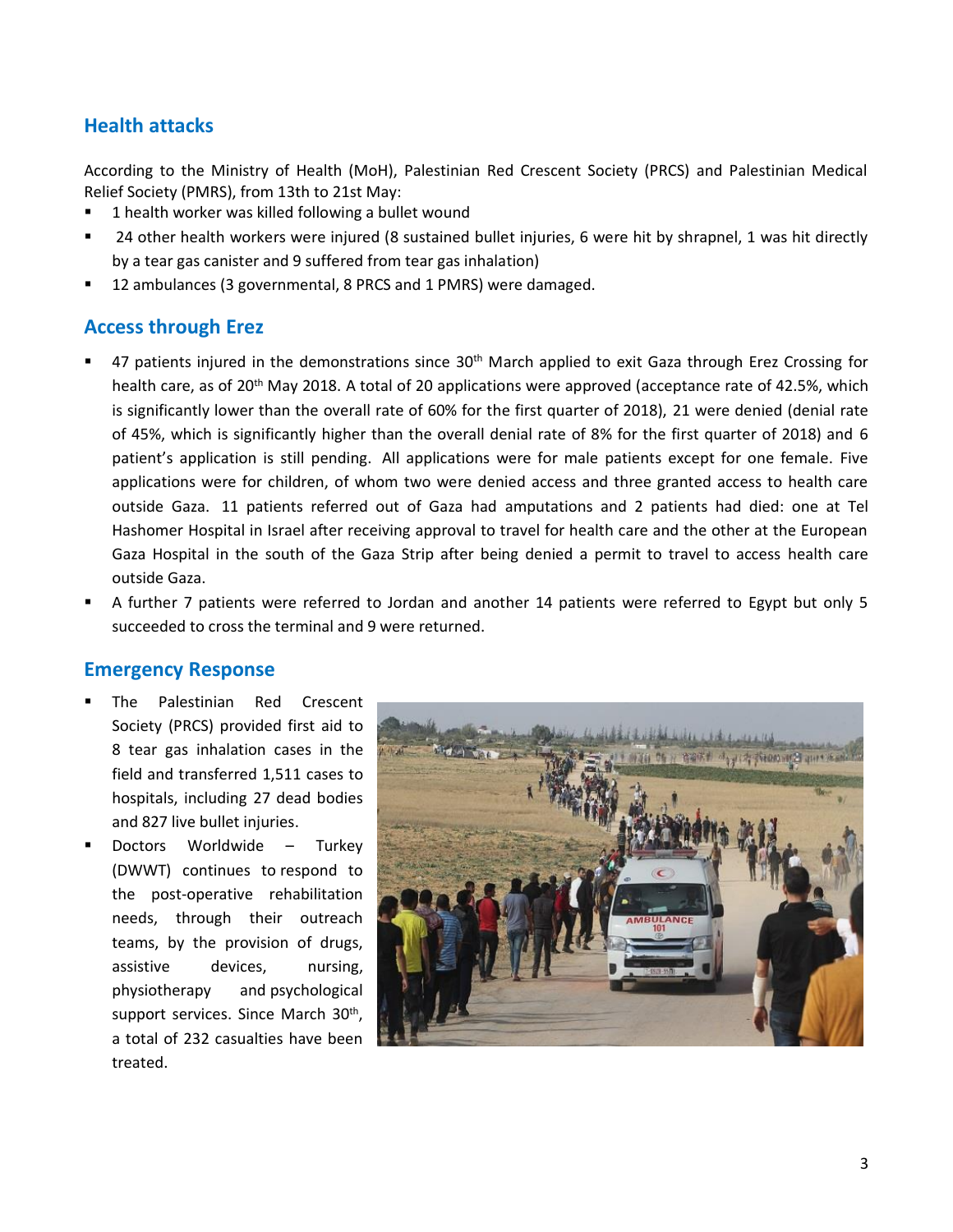- The Palestinian Medical Relief Society (PMRS) have mobilized five outreach teams, in all five governorates, to conduct post-operative care, including wound dressing and physiotherapy services. To date, PMRS has provided post-operative care to 283 casualties, out of those, 43 have received assistive devices. PMRS also has provided first aid in the field to a total of 2,247 individuals, since the beginning of the demonstrations.
- Palestine Children's Relief Fund (PCRF) spine mission operated on seven cases at the European Gaza Hospital (EGH). Another Italian mental health mission conducted a training for trainers (ToT) for a joint project with the Ministry of Health.
- Union of Health Care Committees (UHCC) teams provided first aid and health services to 50 cases at their medical point and 79 cases at their different clinics.
- Union of Health Work Committees (UHWC) teams provided first aid and hospital services to 387 new cases.
- Medical Aid for Palestinians (MAP-UK) released 30 external fixators, 35 disposables and 23 drug items, to MoH and NGO hospitals. Their team of orthopedic and plastics surgeon, which was deployed at Shifa, Al Awdah and Sahabah hospitals, managed to conduct several surgeries. MAP is currently procuring a list of 24 drug items and 15 disposable items worth of USD 418,605. MAP is also procuring 41 external fixators.
- MDM- France established an emergency medical tent inside Al-Aqsa hospital to serve as a triage area and extension of the emergency department. The tent includes 20 emergency patient beds, emergency trolleys, dressing trolleys and the needed drugs and disposables). On Friday, MDM teams were present in the hospital and activated the triage area with two teams consisting of one doctor and one nurse each. During this week, the preparation is ongoing to integrate the psychological first aid (PFA) interventions to the emergency tent in cooperation with the MOH Mental Health department.
- MDM- Spain is currently in the process of procuring 80 equipment items.
- UNICEF has continued the lifesaving assistance for children in health and nutrition, through the provision of home visiting services delivered by the Near East Church Council (NECC) and Ard El Insan (AEI) to high-risk pregnant mothers, newborns and infants. To continue UNICEF's response, a new list of drug items was drafted with a total of US\$150,000 and will be ready to start the procurement processes.
- UNICEF and WHO received the approval for the CERF, for approximately US\$ 1,200,000. WHO and UNICEF have begun urgent procurement for drugs and essential medicines, consumables and kits.
- MSF deployed the following surgical teams:
	- o 1 trauma surgeon with 2 operating theatre (OT) nurses
	- o 1 vascular surgeon, 2 orthopedic surgeons, 1 anesthetist, 3 OT nurses to Al Aqsa Hospital
	- $\circ$  1 vascular surgeon, 1 orthopedic surgeon, 1 plastic surgeon and 1 OT nurse to Al Awda Hospital
- MSF-France also donated 15 consumable items to European Gaza Hospital, 2 external fixator sets to Nasser Hospital, and 7 consumable items to Al Aqsa Hospital
- ICRC delivered 7 Weapon Wound (WW) Kits, 49 dressing sets, 10 external fixator sets, 200 body tags, 10 fans for the tents, 32 items of medical equipment and 412 assistive devices to the MoH and NGOs.
- UNRWA conducted 1,600 patient consultations offering post-operative care at 22 PHCs, since the 30<sup>th</sup> March
- WHO delivered 10 essential items of disposables on the 22<sup>nd</sup> May to the Central Drugs Store in Gaza., alongside the MoH, chaired the fourth Gaza Trauma Working Group meeting.